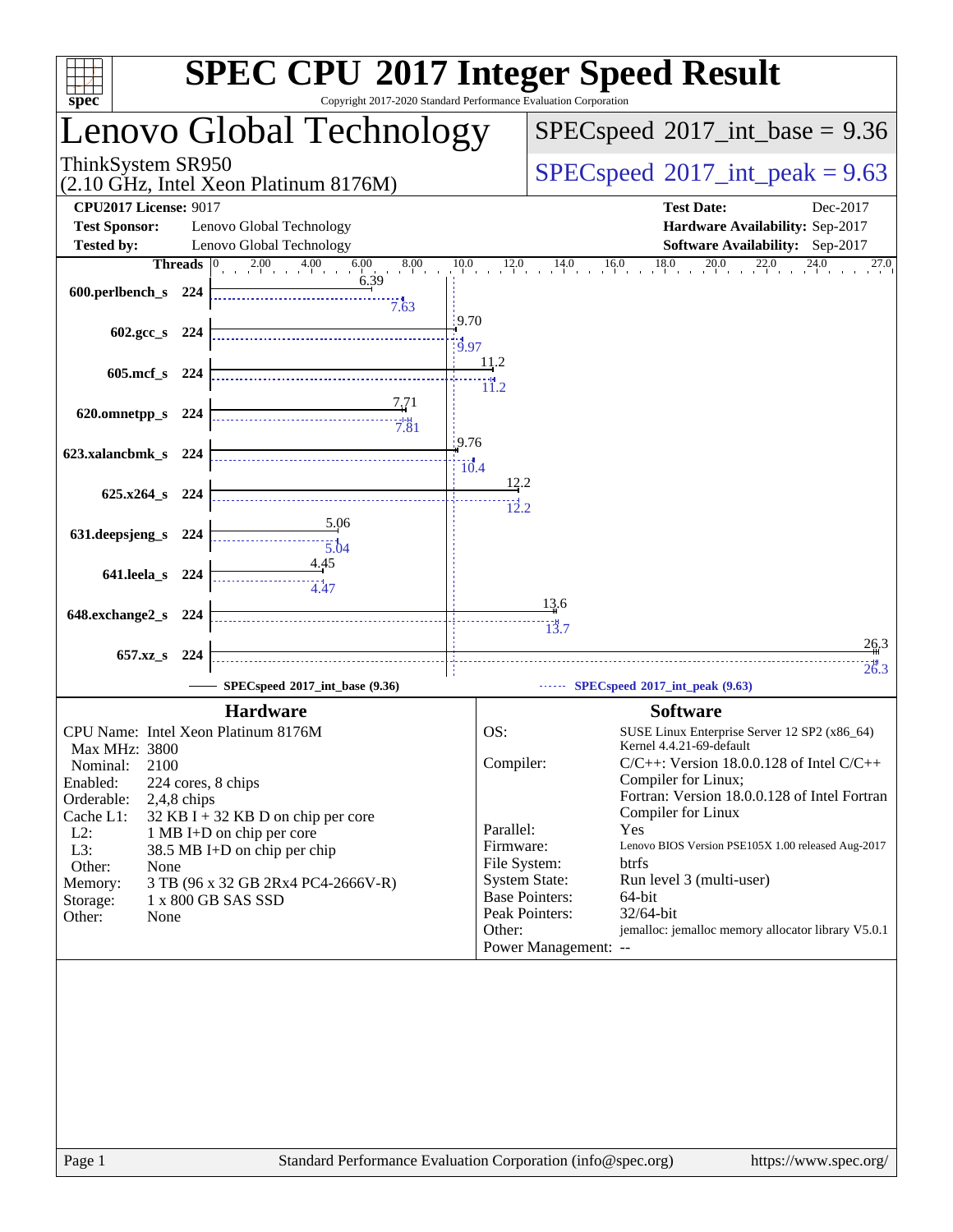

# Lenovo Global Technology

(2.10 GHz, Intel Xeon Platinum 8176M)

 $SPECspeed^{\circ}2017\_int\_base = 9.36$  $SPECspeed^{\circ}2017\_int\_base = 9.36$ 

ThinkSystem SR950<br>  $SPECspeed^{\circ}2017$  $SPECspeed^{\circ}2017$  int\_peak = 9.63

**[Test Sponsor:](http://www.spec.org/auto/cpu2017/Docs/result-fields.html#TestSponsor)** Lenovo Global Technology **[Hardware Availability:](http://www.spec.org/auto/cpu2017/Docs/result-fields.html#HardwareAvailability)** Sep-2017

**[CPU2017 License:](http://www.spec.org/auto/cpu2017/Docs/result-fields.html#CPU2017License)** 9017 **[Test Date:](http://www.spec.org/auto/cpu2017/Docs/result-fields.html#TestDate)** Dec-2017 **[Tested by:](http://www.spec.org/auto/cpu2017/Docs/result-fields.html#Testedby)** Lenovo Global Technology **[Software Availability:](http://www.spec.org/auto/cpu2017/Docs/result-fields.html#SoftwareAvailability)** Sep-2017

#### **[Results Table](http://www.spec.org/auto/cpu2017/Docs/result-fields.html#ResultsTable)**

|                                             | <b>Base</b>    |                |       |                |       | <b>Peak</b>    |       |                |                |              |                |              |                |              |
|---------------------------------------------|----------------|----------------|-------|----------------|-------|----------------|-------|----------------|----------------|--------------|----------------|--------------|----------------|--------------|
| <b>Benchmark</b>                            | <b>Threads</b> | <b>Seconds</b> | Ratio | <b>Seconds</b> | Ratio | <b>Seconds</b> | Ratio | <b>Threads</b> | <b>Seconds</b> | <b>Ratio</b> | <b>Seconds</b> | <b>Ratio</b> | <b>Seconds</b> | <b>Ratio</b> |
| 600.perlbench s                             | 224            | 278            | 6.39  | 278            | 6.38  | 278            | 6.39  | 224            | 234            | 7.59         | 233            | 7.63         | 232            | 7.64         |
| $602.\text{gcc}\_\text{s}$                  | 224            | 411            | 9.70  | 411            | 9.69  | 409            | 9.73  | 224            | 399            | 9.98         | <u>399</u>     | 9.97         | 400            | 9.95         |
| $605$ .mcf s                                | 224            | 422            | 11.2  | 422            | 11.2  | 423            | 11.2  | 224            | 419            | 11.3         | 426            | 11.1         | 420            | 11.2         |
| 620.omnetpp_s                               | 224            | 215            | 7.57  | <u>211</u>     | 7.71  | 210            | 7.76  | 224            | 209            | 7.81         | 205            | 7.94         | 214            | 7.63         |
| 623.xalancbmk s                             | 224            | 145            | 9.80  | 146            | 9.69  | 145            | 9.76  | 224            | 136            | 10.4         | 136            | 10.4         | 136            | 10.4         |
| $625.x264$ s                                | 224            | 145            | 12.2  | 144            | 12.2  | 145            | 12.2  | 224            | 145            | 12.2         | 145            | 12.2         | 144            | 12.2         |
| 631. deepsjeng_s                            | 224            | 283            | 5.06  | 283            | 5.06  | 283            | 5.06  | 224            | 285            | 5.04         | 284            | 5.04         | 285            | 5.03         |
| 641.leela s                                 | 224            | 383            | 4.45  | 383            | 4.45  | 384            | 4.45  | 224            | 382            | 4.47         | 382            | 4.47         | 382            | 4.47         |
| 648.exchange2_s                             | 224            | 215            | 13.7  | 216            | 13.6  | 217            | 13.6  | 224            | 215            | .3.7         | 214            | 13.8         | 214            | 13.7         |
| $657.xz$ s                                  | 224            | 235            | 26.3  | 234            | 26.4  | 235            | 26.3  | 224            | 234            | 26.4         | 236            | 26.2         | 235            | 26.3         |
| $SPECspeed^{\circ 2017}$ int base =<br>9.36 |                |                |       |                |       |                |       |                |                |              |                |              |                |              |

**[SPECspeed](http://www.spec.org/auto/cpu2017/Docs/result-fields.html#SPECspeed2017intpeak)[2017\\_int\\_peak =](http://www.spec.org/auto/cpu2017/Docs/result-fields.html#SPECspeed2017intpeak) 9.63**

Results appear in the [order in which they were run.](http://www.spec.org/auto/cpu2017/Docs/result-fields.html#RunOrder) Bold underlined text [indicates a median measurement](http://www.spec.org/auto/cpu2017/Docs/result-fields.html#Median).

#### **[Operating System Notes](http://www.spec.org/auto/cpu2017/Docs/result-fields.html#OperatingSystemNotes)**

Stack size set to unlimited using "ulimit -s unlimited"

#### **[General Notes](http://www.spec.org/auto/cpu2017/Docs/result-fields.html#GeneralNotes)**

Environment variables set by runcpu before the start of the run: KMP\_AFFINITY = "granularity=fine,scatter" LD\_LIBRARY\_PATH = "/home/cpu2017.1.0.2.ic18.0/lib/ia32:/home/cpu2017.1.0.2.ic18.0/lib/intel64" LD\_LIBRARY\_PATH = "\$LD\_LIBRARY\_PATH:/home/cpu2017.1.0.2.ic18.0/je5.0.1-32:/home/cpu2017.1.0.2.ic18.0/je5.0.1-64" OMP\_STACKSIZE = "192M"

 Binaries compiled on a system with 1x Intel Core i7-4790 CPU + 32GB RAM memory using Redhat Enterprise Linux 7.4 Transparent Huge Pages enabled by default Prior to runcpu invocation Filesystem page cache synced and cleared with: sync; echo 3> /proc/sys/vm/drop\_caches jemalloc, a general purpose malloc implementation built with the RedHat Enterprise 7.4, and the system compiler gcc 4.8.5 configured and built at default for 32bit (i686) and 64bit (x86\_64) targets; sources available from jemalloc.net or <https://github.com/jemalloc/jemalloc/releases>

#### **[Platform Notes](http://www.spec.org/auto/cpu2017/Docs/result-fields.html#PlatformNotes)**

BIOS configuration: Choose Operating Mode set to Maximum Performance Hyper-Threading set to Disable

**(Continued on next page)**

Page 2 Standard Performance Evaluation Corporation [\(info@spec.org\)](mailto:info@spec.org) <https://www.spec.org/>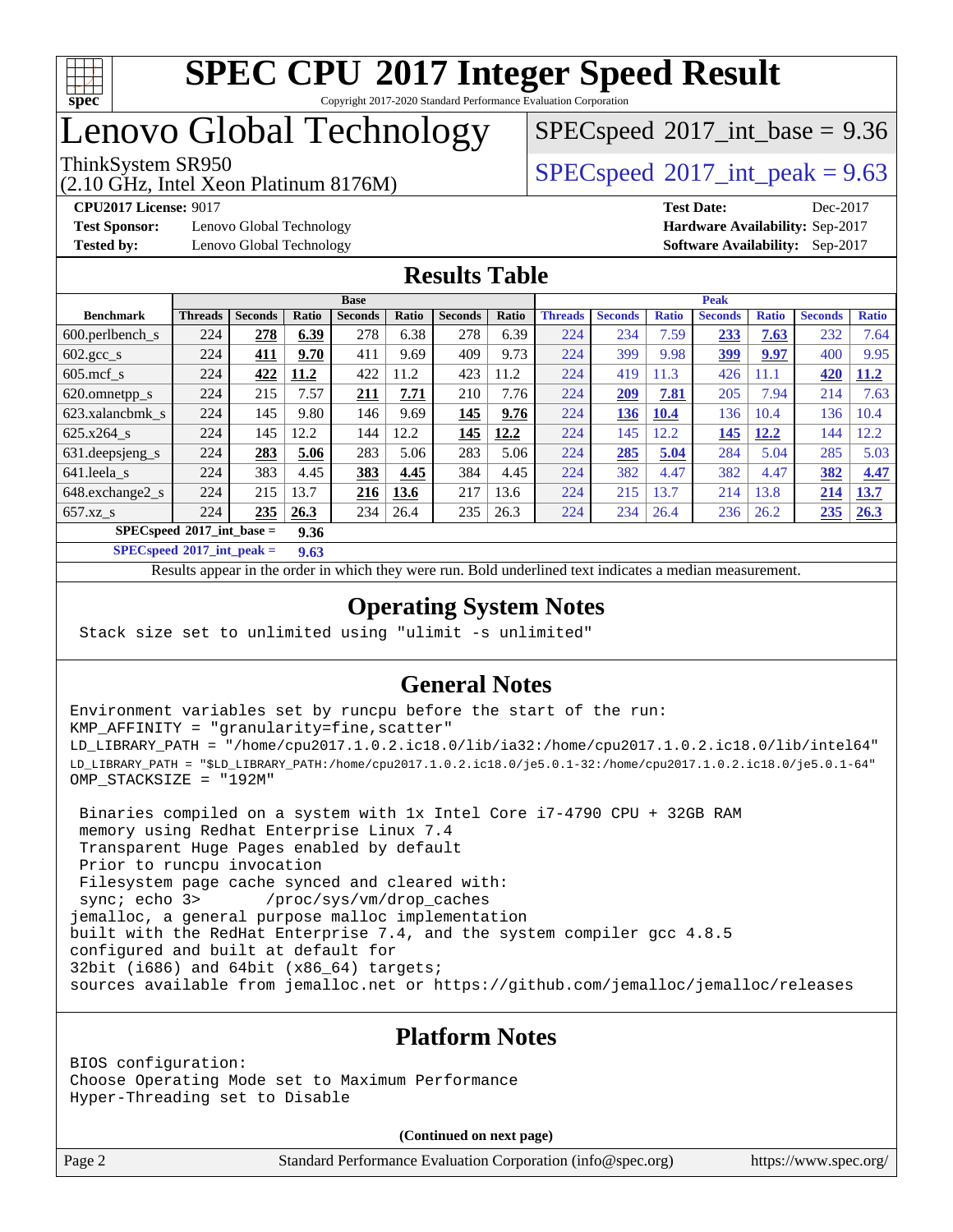

# Lenovo Global Technology

 $SPECspeed^{\circ}2017\_int\_base = 9.36$  $SPECspeed^{\circ}2017\_int\_base = 9.36$ 

(2.10 GHz, Intel Xeon Platinum 8176M)

ThinkSystem SR950<br>  $SPECspeed^{\circ}2017$  $SPECspeed^{\circ}2017$  int\_peak = 9.63

**[Test Sponsor:](http://www.spec.org/auto/cpu2017/Docs/result-fields.html#TestSponsor)** Lenovo Global Technology **[Hardware Availability:](http://www.spec.org/auto/cpu2017/Docs/result-fields.html#HardwareAvailability)** Sep-2017 **[Tested by:](http://www.spec.org/auto/cpu2017/Docs/result-fields.html#Testedby)** Lenovo Global Technology **[Software Availability:](http://www.spec.org/auto/cpu2017/Docs/result-fields.html#SoftwareAvailability)** Sep-2017

**[CPU2017 License:](http://www.spec.org/auto/cpu2017/Docs/result-fields.html#CPU2017License)** 9017 **[Test Date:](http://www.spec.org/auto/cpu2017/Docs/result-fields.html#TestDate)** Dec-2017

#### **[Platform Notes \(Continued\)](http://www.spec.org/auto/cpu2017/Docs/result-fields.html#PlatformNotes)**

Page 3 Standard Performance Evaluation Corporation [\(info@spec.org\)](mailto:info@spec.org) <https://www.spec.org/> MONITORMWAIT set to Enable Execute Disable Bit set to Disable Intel Virtualization Technology set to Disable Uncore Frequency Scaling set to Disable XPT Prefetcher set to Enable UPI Prefetcher set to Disable Stale AtoS set to Enable Sysinfo program /home/cpu2017.1.0.2.ic18.0/bin/sysinfo Rev: r5797 of 2017-06-14 96c45e4568ad54c135fd618bcc091c0f running on linux-boxi Tue Dec 12 19:23:12 2017 SUT (System Under Test) info as seen by some common utilities. For more information on this section, see <https://www.spec.org/cpu2017/Docs/config.html#sysinfo> From /proc/cpuinfo model name : Intel(R) Xeon(R) Platinum 8176M CPU @ 2.10GHz 8 "physical id"s (chips) 224 "processors" cores, siblings (Caution: counting these is hw and system dependent. The following excerpts from /proc/cpuinfo might not be reliable. Use with caution.) cpu cores : 28 siblings : 28 physical 0: cores 0 1 2 3 4 5 6 8 9 10 11 12 13 14 16 17 18 19 20 21 22 24 25 26 27 28 29 30 physical 1: cores 0 1 2 3 4 5 6 8 9 10 11 12 13 14 16 17 18 19 20 21 22 24 25 26 27 28 29 30 physical 2: cores 0 1 2 3 4 5 6 8 9 10 11 12 13 14 16 17 18 19 20 21 22 24 25 26 27 28 29 30 physical 3: cores 0 1 2 3 4 5 6 8 9 10 11 12 13 14 16 17 18 19 20 21 22 24 25 26 27 28 29 30 physical 4: cores 0 1 2 3 4 5 6 8 9 10 11 12 13 14 16 17 18 19 20 21 22 24 25 26 27 28 29 30 physical 5: cores 0 1 2 3 4 5 6 8 9 10 11 12 13 14 16 17 18 19 20 21 22 24 25 26 27 28 29 30 physical 6: cores 0 1 2 3 4 5 6 8 9 10 11 12 13 14 16 17 18 19 20 21 22 24 25 26 27 28 29 30 physical 7: cores 0 1 2 3 4 5 6 8 9 10 11 12 13 14 16 17 18 19 20 21 22 24 25 26 27 28 29 30 From lscpu: Architecture: x86\_64 CPU op-mode(s): 32-bit, 64-bit Byte Order: Little Endian CPU(s): 224 On-line CPU(s) list: 0-223 Thread(s) per core: 1 **(Continued on next page)**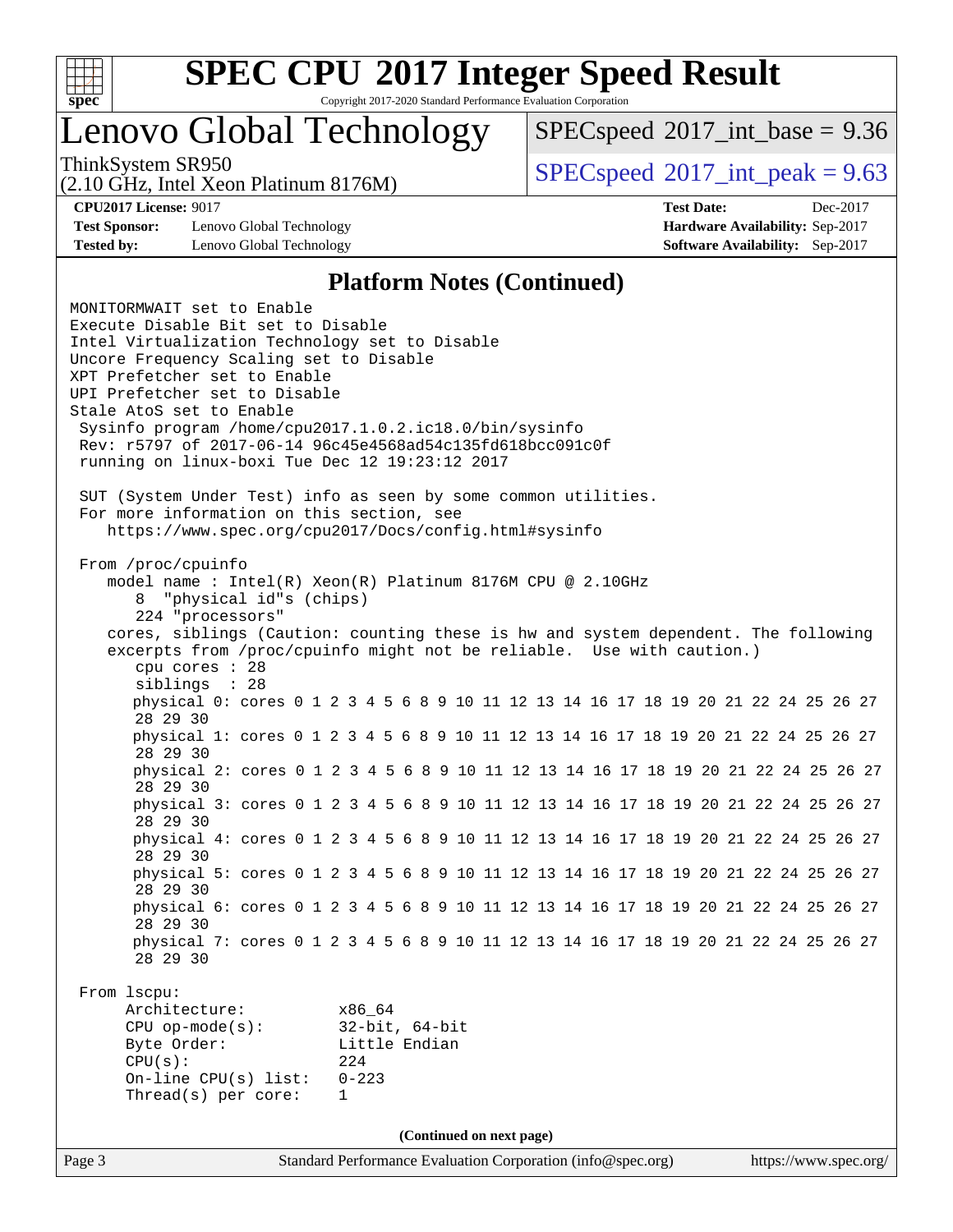

Lenovo Global Technology

(2.10 GHz, Intel Xeon Platinum 8176M)

 $SPEC speed$ <sup>®</sup> $2017$ \_int\_base = 9.36

ThinkSystem SR950<br>  $(2.10 \text{ GHz. Intel Yoon Plitium } 8176M)$  [SPECspeed](http://www.spec.org/auto/cpu2017/Docs/result-fields.html#SPECspeed2017intpeak)<sup>®</sup>[2017\\_int\\_peak = 9](http://www.spec.org/auto/cpu2017/Docs/result-fields.html#SPECspeed2017intpeak).63

**[Test Sponsor:](http://www.spec.org/auto/cpu2017/Docs/result-fields.html#TestSponsor)** Lenovo Global Technology **[Hardware Availability:](http://www.spec.org/auto/cpu2017/Docs/result-fields.html#HardwareAvailability)** Sep-2017 **[Tested by:](http://www.spec.org/auto/cpu2017/Docs/result-fields.html#Testedby)** Lenovo Global Technology **[Software Availability:](http://www.spec.org/auto/cpu2017/Docs/result-fields.html#SoftwareAvailability)** Sep-2017

**[CPU2017 License:](http://www.spec.org/auto/cpu2017/Docs/result-fields.html#CPU2017License)** 9017 **[Test Date:](http://www.spec.org/auto/cpu2017/Docs/result-fields.html#TestDate)** Dec-2017

#### **[Platform Notes \(Continued\)](http://www.spec.org/auto/cpu2017/Docs/result-fields.html#PlatformNotes)**

| $Core(s)$ per socket:                                                                                                                                               | 28                                                                                      |  |  |  |
|---------------------------------------------------------------------------------------------------------------------------------------------------------------------|-----------------------------------------------------------------------------------------|--|--|--|
| Socket(s):                                                                                                                                                          | 8                                                                                       |  |  |  |
| NUMA $node(s):$                                                                                                                                                     | 8                                                                                       |  |  |  |
| Vendor ID:                                                                                                                                                          | GenuineIntel                                                                            |  |  |  |
| CPU family:                                                                                                                                                         | 6                                                                                       |  |  |  |
| Model:                                                                                                                                                              | 85                                                                                      |  |  |  |
| Model name:                                                                                                                                                         | $Intel(R) Xeon(R) Platinum 8176M CPU @ 2.10GHz$                                         |  |  |  |
| Stepping:                                                                                                                                                           | 4                                                                                       |  |  |  |
| CPU MHz:                                                                                                                                                            | 2095.097                                                                                |  |  |  |
| BogoMIPS:                                                                                                                                                           | 4190.19                                                                                 |  |  |  |
| Virtualization:                                                                                                                                                     | $VT - x$                                                                                |  |  |  |
| L1d cache:                                                                                                                                                          | 32K                                                                                     |  |  |  |
| Lli cache:                                                                                                                                                          | 32K                                                                                     |  |  |  |
| $L2$ cache:                                                                                                                                                         | 1024K                                                                                   |  |  |  |
| L3 cache:                                                                                                                                                           | 39424K                                                                                  |  |  |  |
| NUMA node0 CPU(s):                                                                                                                                                  | $0 - 27$                                                                                |  |  |  |
| NUMA nodel CPU(s):                                                                                                                                                  | $28 - 55$                                                                               |  |  |  |
| NUMA $node2$ $CPU(s):$                                                                                                                                              | $56 - 83$                                                                               |  |  |  |
| NUMA node3 CPU(s):                                                                                                                                                  | 84-111                                                                                  |  |  |  |
| NUMA $node4$ $CPU(s):$                                                                                                                                              | 112-139                                                                                 |  |  |  |
| NUMA node5 CPU(s):                                                                                                                                                  | 140-167                                                                                 |  |  |  |
| NUMA node6 CPU(s):                                                                                                                                                  | 168-195                                                                                 |  |  |  |
| NUMA $node7$ CPU $(s)$ :                                                                                                                                            | $196 - 223$                                                                             |  |  |  |
|                                                                                                                                                                     |                                                                                         |  |  |  |
| Flags:                                                                                                                                                              | fpu vme de pse tsc msr pae mce cx8 apic sep mtrr pge mca cmov                           |  |  |  |
| pat pse36 clflush dts acpi mmx fxsr sse sse2 ss ht tm pbe syscall nx pdpelgb rdtscp                                                                                 |                                                                                         |  |  |  |
| lm constant_tsc art arch_perfmon pebs bts rep_good nopl xtopology nonstop_tsc<br>aperfmperf eagerfpu pni pclmulqdq dtes64 monitor ds_cpl vmx smx est tm2 ssse3 sdbg |                                                                                         |  |  |  |
|                                                                                                                                                                     |                                                                                         |  |  |  |
|                                                                                                                                                                     | fma cx16 xtpr pdcm pcid dca sse4_1 sse4_2 x2apic movbe popcnt tsc_deadline_timer aes    |  |  |  |
|                                                                                                                                                                     | xsave avx f16c rdrand lahf_lm abm 3dnowprefetch ida arat epb pln pts dtherm intel_pt    |  |  |  |
|                                                                                                                                                                     | tpr_shadow vnmi flexpriority ept vpid fsgsbase tsc_adjust bmil hle avx2 smep bmi2       |  |  |  |
|                                                                                                                                                                     | erms invpcid rtm cqm mpx avx512f avx512dq rdseed adx smap clflushopt clwb avx512cd      |  |  |  |
|                                                                                                                                                                     | avx512bw avx512vl xsaveopt xsavec xgetbvl cqm_llc cqm_occup_llc                         |  |  |  |
|                                                                                                                                                                     |                                                                                         |  |  |  |
| /proc/cpuinfo cache data                                                                                                                                            |                                                                                         |  |  |  |
| cache size : 39424 KB                                                                                                                                               |                                                                                         |  |  |  |
|                                                                                                                                                                     |                                                                                         |  |  |  |
|                                                                                                                                                                     | From numactl --hardware WARNING: a numactl 'node' might or might not correspond to a    |  |  |  |
| physical chip.                                                                                                                                                      |                                                                                         |  |  |  |
| $available: 8 nodes (0-7)$                                                                                                                                          |                                                                                         |  |  |  |
|                                                                                                                                                                     | node 0 cpus: 0 1 2 3 4 5 6 7 8 9 10 11 12 13 14 15 16 17 18 19 20 21 22 23 24 25 26 27  |  |  |  |
| node 0 size: 386513 MB                                                                                                                                              |                                                                                         |  |  |  |
| node 0 free: 385434 MB                                                                                                                                              |                                                                                         |  |  |  |
|                                                                                                                                                                     | node 1 cpus: 28 29 30 31 32 33 34 35 36 37 38 39 40 41 42 43 44 45 46 47 48 49 50 51 52 |  |  |  |
| 53 54 55                                                                                                                                                            |                                                                                         |  |  |  |
| node 1 size: 387057 MB                                                                                                                                              |                                                                                         |  |  |  |
| node 1 free: 386086 MB                                                                                                                                              |                                                                                         |  |  |  |
|                                                                                                                                                                     | node 2 cpus: 56 57 58 59 60 61 62 63 64 65 66 67 68 69 70 71 72 73 74 75 76 77 78 79 80 |  |  |  |
|                                                                                                                                                                     |                                                                                         |  |  |  |
|                                                                                                                                                                     | (Continued on next page)                                                                |  |  |  |
|                                                                                                                                                                     |                                                                                         |  |  |  |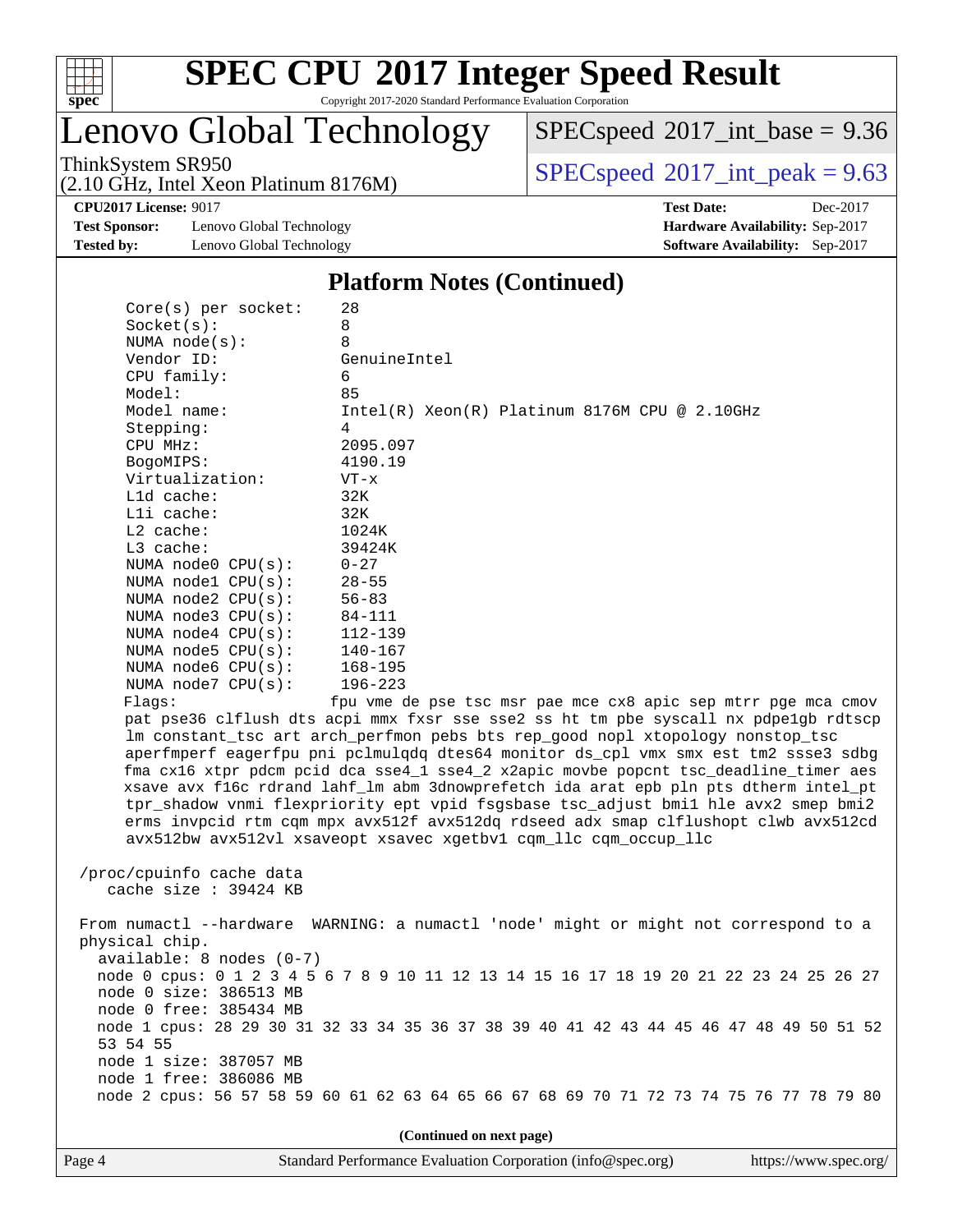

# **[SPEC CPU](http://www.spec.org/auto/cpu2017/Docs/result-fields.html#SPECCPU2017IntegerSpeedResult)[2017 Integer Speed Result](http://www.spec.org/auto/cpu2017/Docs/result-fields.html#SPECCPU2017IntegerSpeedResult)**

Copyright 2017-2020 Standard Performance Evaluation Corporation

# Lenovo Global Technology

 $SPECspeed^{\circ}2017\_int\_base = 9.36$  $SPECspeed^{\circ}2017\_int\_base = 9.36$ 

(2.10 GHz, Intel Xeon Platinum 8176M)

ThinkSystem SR950<br>  $SPECspeed^{\circ}2017$  $SPECspeed^{\circ}2017$  int\_peak = 9.63

**[Test Sponsor:](http://www.spec.org/auto/cpu2017/Docs/result-fields.html#TestSponsor)** Lenovo Global Technology **[Hardware Availability:](http://www.spec.org/auto/cpu2017/Docs/result-fields.html#HardwareAvailability)** Sep-2017 **[Tested by:](http://www.spec.org/auto/cpu2017/Docs/result-fields.html#Testedby)** Lenovo Global Technology **[Software Availability:](http://www.spec.org/auto/cpu2017/Docs/result-fields.html#SoftwareAvailability)** Sep-2017

**[CPU2017 License:](http://www.spec.org/auto/cpu2017/Docs/result-fields.html#CPU2017License)** 9017 **[Test Date:](http://www.spec.org/auto/cpu2017/Docs/result-fields.html#TestDate)** Dec-2017

#### **[Platform Notes \(Continued\)](http://www.spec.org/auto/cpu2017/Docs/result-fields.html#PlatformNotes)**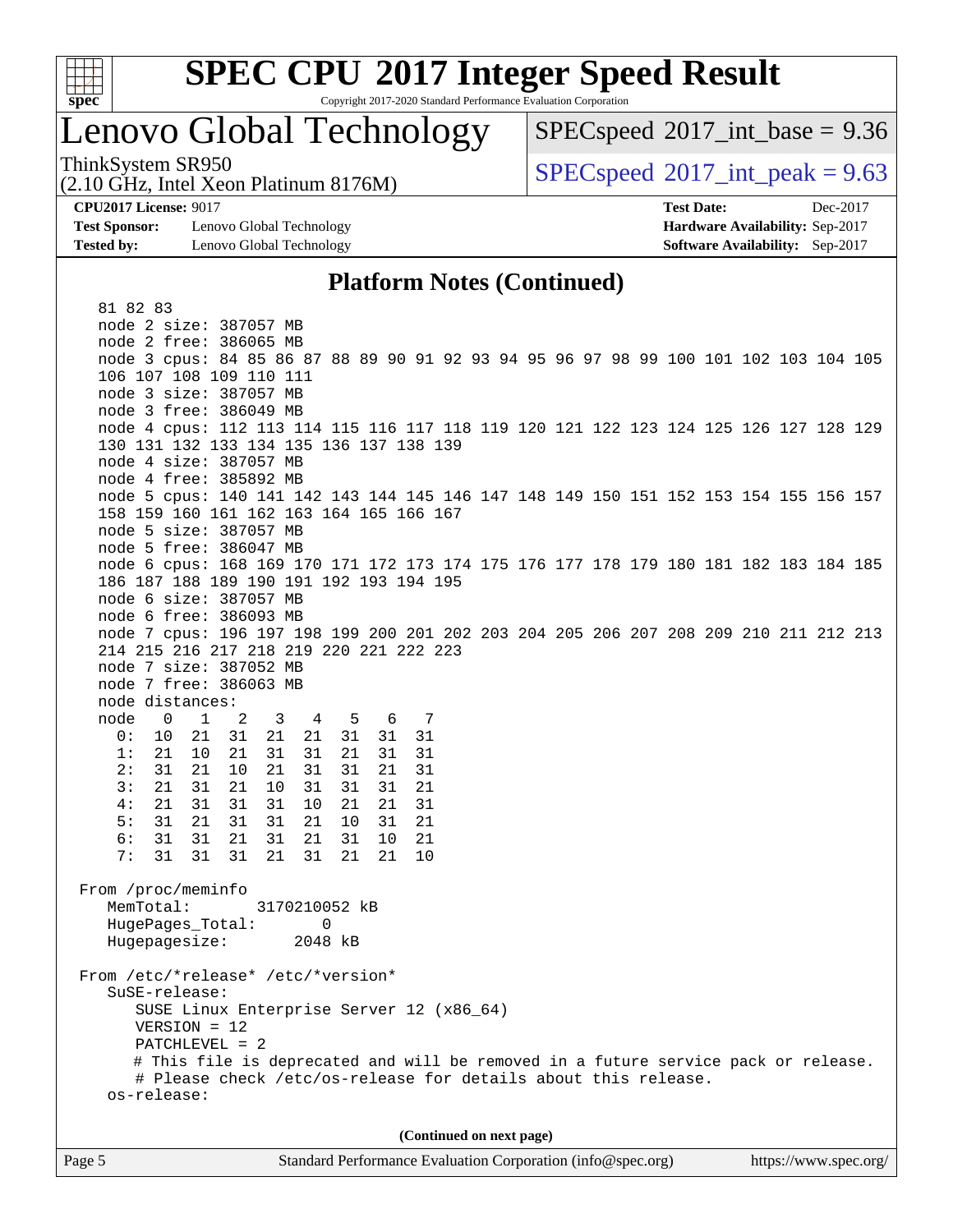

# **[SPEC CPU](http://www.spec.org/auto/cpu2017/Docs/result-fields.html#SPECCPU2017IntegerSpeedResult)[2017 Integer Speed Result](http://www.spec.org/auto/cpu2017/Docs/result-fields.html#SPECCPU2017IntegerSpeedResult)**

Copyright 2017-2020 Standard Performance Evaluation Corporation

# Lenovo Global Technology

(2.10 GHz, Intel Xeon Platinum 8176M)

 $SPECspeed^{\circ}2017\_int\_base = 9.36$  $SPECspeed^{\circ}2017\_int\_base = 9.36$ 

ThinkSystem SR950<br>  $SPECspeed^{\circ}2017$  $SPECspeed^{\circ}2017$  int\_peak = 9.63

**[Test Sponsor:](http://www.spec.org/auto/cpu2017/Docs/result-fields.html#TestSponsor)** Lenovo Global Technology **[Hardware Availability:](http://www.spec.org/auto/cpu2017/Docs/result-fields.html#HardwareAvailability)** Sep-2017 **[Tested by:](http://www.spec.org/auto/cpu2017/Docs/result-fields.html#Testedby)** Lenovo Global Technology **[Software Availability:](http://www.spec.org/auto/cpu2017/Docs/result-fields.html#SoftwareAvailability)** Sep-2017

**[CPU2017 License:](http://www.spec.org/auto/cpu2017/Docs/result-fields.html#CPU2017License)** 9017 **[Test Date:](http://www.spec.org/auto/cpu2017/Docs/result-fields.html#TestDate)** Dec-2017

#### **[Platform Notes \(Continued\)](http://www.spec.org/auto/cpu2017/Docs/result-fields.html#PlatformNotes)**

 NAME="SLES" VERSION="12-SP2" VERSION\_ID="12.2" PRETTY\_NAME="SUSE Linux Enterprise Server 12 SP2" ID="sles" ANSI\_COLOR="0;32" CPE\_NAME="cpe:/o:suse:sles:12:sp2"

uname -a:

 Linux linux-boxi 4.4.21-69-default #1 SMP Tue Oct 25 10:58:20 UTC 2016 (9464f67) x86\_64 x86\_64 x86\_64 GNU/Linux

run-level 3 Dec 12 19:21

 SPEC is set to: /home/cpu2017.1.0.2.ic18.0 Filesystem Type Size Used Avail Use% Mounted on<br>
/dev/sdb2 btrfs 744G 25G 719G 4% /home /dev/sdb2 btrfs 744G 25G 719G 4% /home

 Additional information from dmidecode follows. WARNING: Use caution when you interpret this section. The 'dmidecode' program reads system data which is "intended to allow hardware to be accurately determined", but the intent may not be met, as there are frequent changes to hardware, firmware, and the "DMTF SMBIOS" standard. BIOS Lenovo -[PSE105X-1.00]- 08/17/2017 Memory: 96x Samsung M393A4K40BB2-CTD 32 GB 2 rank 2666

(End of data from sysinfo program)

**[Compiler Version Notes](http://www.spec.org/auto/cpu2017/Docs/result-fields.html#CompilerVersionNotes)**

============================================================================== C | 600.perlbench\_s(base, peak) 602.gcc\_s(base, peak) 605.mcf\_s(base,  $|$  peak) 625.x264\_s(base, peak) 657.xz\_s(base, peak) ----------------------------------------------------------------------------- icc (ICC) 18.0.0 20170811 Copyright (C) 1985-2017 Intel Corporation. All rights reserved. ------------------------------------------------------------------------------ ============================================================================== C++ | 620.omnetpp\_s(base, peak) 623.xalancbmk\_s(base, peak) | 631.deepsjeng\_s(base, peak) 641.leela\_s(base, peak) ----------------------------------------------------------------------------- icpc (ICC) 18.0.0 20170811 Copyright (C) 1985-2017 Intel Corporation. All rights reserved. ------------------------------------------------------------------------------

**(Continued on next page)**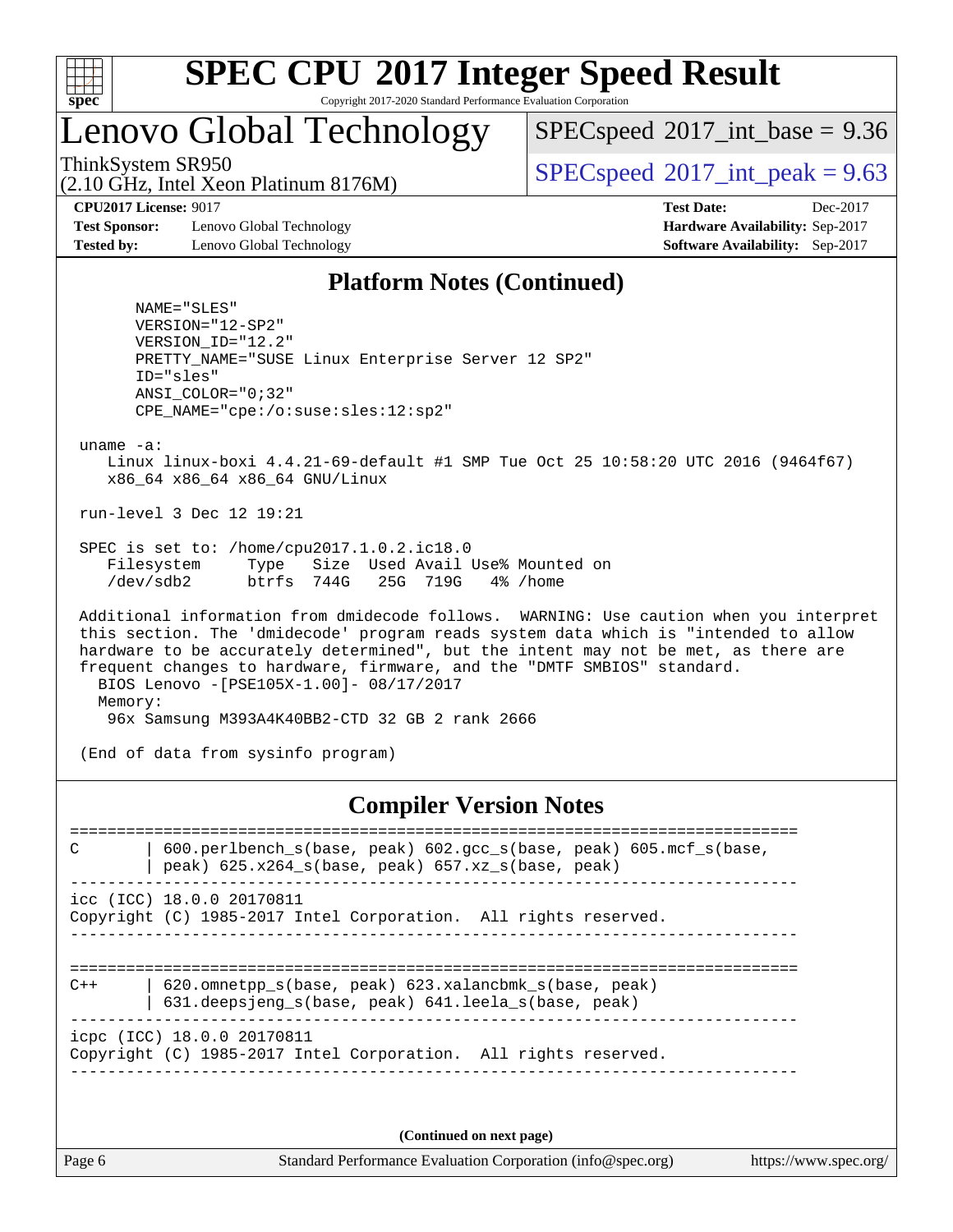

# **[SPEC CPU](http://www.spec.org/auto/cpu2017/Docs/result-fields.html#SPECCPU2017IntegerSpeedResult)[2017 Integer Speed Result](http://www.spec.org/auto/cpu2017/Docs/result-fields.html#SPECCPU2017IntegerSpeedResult)**

Copyright 2017-2020 Standard Performance Evaluation Corporation

# Lenovo Global Technology

 $SPECspeed^{\circ}2017\_int\_base = 9.36$  $SPECspeed^{\circ}2017\_int\_base = 9.36$ 

(2.10 GHz, Intel Xeon Platinum 8176M)

ThinkSystem SR950<br>  $SPECspeed^{\circ}2017$  $SPECspeed^{\circ}2017$ \_int\_peak = 9.63

**[Test Sponsor:](http://www.spec.org/auto/cpu2017/Docs/result-fields.html#TestSponsor)** Lenovo Global Technology **[Hardware Availability:](http://www.spec.org/auto/cpu2017/Docs/result-fields.html#HardwareAvailability)** Sep-2017 **[Tested by:](http://www.spec.org/auto/cpu2017/Docs/result-fields.html#Testedby)** Lenovo Global Technology **[Software Availability:](http://www.spec.org/auto/cpu2017/Docs/result-fields.html#SoftwareAvailability)** Sep-2017

**[CPU2017 License:](http://www.spec.org/auto/cpu2017/Docs/result-fields.html#CPU2017License)** 9017 **[Test Date:](http://www.spec.org/auto/cpu2017/Docs/result-fields.html#TestDate)** Dec-2017

#### **[Compiler Version Notes \(Continued\)](http://www.spec.org/auto/cpu2017/Docs/result-fields.html#CompilerVersionNotes)**

============================================================================== Fortran | 648.exchange2\_s(base, peak) ----------------------------------------------------------------------------- ifort (IFORT) 18.0.0 20170811 Copyright (C) 1985-2017 Intel Corporation. All rights reserved. ------------------------------------------------------------------------------

### **[Base Compiler Invocation](http://www.spec.org/auto/cpu2017/Docs/result-fields.html#BaseCompilerInvocation)**

#### [C benchmarks](http://www.spec.org/auto/cpu2017/Docs/result-fields.html#Cbenchmarks):

[icc](http://www.spec.org/cpu2017/results/res2018q1/cpu2017-20171223-01955.flags.html#user_CCbase_intel_icc_18.0_66fc1ee009f7361af1fbd72ca7dcefbb700085f36577c54f309893dd4ec40d12360134090235512931783d35fd58c0460139e722d5067c5574d8eaf2b3e37e92)

[C++ benchmarks:](http://www.spec.org/auto/cpu2017/Docs/result-fields.html#CXXbenchmarks) [icpc](http://www.spec.org/cpu2017/results/res2018q1/cpu2017-20171223-01955.flags.html#user_CXXbase_intel_icpc_18.0_c510b6838c7f56d33e37e94d029a35b4a7bccf4766a728ee175e80a419847e808290a9b78be685c44ab727ea267ec2f070ec5dc83b407c0218cded6866a35d07)

[Fortran benchmarks](http://www.spec.org/auto/cpu2017/Docs/result-fields.html#Fortranbenchmarks): [ifort](http://www.spec.org/cpu2017/results/res2018q1/cpu2017-20171223-01955.flags.html#user_FCbase_intel_ifort_18.0_8111460550e3ca792625aed983ce982f94888b8b503583aa7ba2b8303487b4d8a21a13e7191a45c5fd58ff318f48f9492884d4413fa793fd88dd292cad7027ca)

## **[Base Portability Flags](http://www.spec.org/auto/cpu2017/Docs/result-fields.html#BasePortabilityFlags)**

 600.perlbench\_s: [-DSPEC\\_LP64](http://www.spec.org/cpu2017/results/res2018q1/cpu2017-20171223-01955.flags.html#b600.perlbench_s_basePORTABILITY_DSPEC_LP64) [-DSPEC\\_LINUX\\_X64](http://www.spec.org/cpu2017/results/res2018q1/cpu2017-20171223-01955.flags.html#b600.perlbench_s_baseCPORTABILITY_DSPEC_LINUX_X64) 602.gcc\_s: [-DSPEC\\_LP64](http://www.spec.org/cpu2017/results/res2018q1/cpu2017-20171223-01955.flags.html#suite_basePORTABILITY602_gcc_s_DSPEC_LP64) 605.mcf\_s: [-DSPEC\\_LP64](http://www.spec.org/cpu2017/results/res2018q1/cpu2017-20171223-01955.flags.html#suite_basePORTABILITY605_mcf_s_DSPEC_LP64) 620.omnetpp\_s: [-DSPEC\\_LP64](http://www.spec.org/cpu2017/results/res2018q1/cpu2017-20171223-01955.flags.html#suite_basePORTABILITY620_omnetpp_s_DSPEC_LP64) 623.xalancbmk\_s: [-DSPEC\\_LP64](http://www.spec.org/cpu2017/results/res2018q1/cpu2017-20171223-01955.flags.html#suite_basePORTABILITY623_xalancbmk_s_DSPEC_LP64) [-DSPEC\\_LINUX](http://www.spec.org/cpu2017/results/res2018q1/cpu2017-20171223-01955.flags.html#b623.xalancbmk_s_baseCXXPORTABILITY_DSPEC_LINUX) 625.x264\_s: [-DSPEC\\_LP64](http://www.spec.org/cpu2017/results/res2018q1/cpu2017-20171223-01955.flags.html#suite_basePORTABILITY625_x264_s_DSPEC_LP64) 631.deepsjeng\_s: [-DSPEC\\_LP64](http://www.spec.org/cpu2017/results/res2018q1/cpu2017-20171223-01955.flags.html#suite_basePORTABILITY631_deepsjeng_s_DSPEC_LP64) 641.leela\_s: [-DSPEC\\_LP64](http://www.spec.org/cpu2017/results/res2018q1/cpu2017-20171223-01955.flags.html#suite_basePORTABILITY641_leela_s_DSPEC_LP64) 648.exchange2\_s: [-DSPEC\\_LP64](http://www.spec.org/cpu2017/results/res2018q1/cpu2017-20171223-01955.flags.html#suite_basePORTABILITY648_exchange2_s_DSPEC_LP64) 657.xz\_s: [-DSPEC\\_LP64](http://www.spec.org/cpu2017/results/res2018q1/cpu2017-20171223-01955.flags.html#suite_basePORTABILITY657_xz_s_DSPEC_LP64)

# **[Base Optimization Flags](http://www.spec.org/auto/cpu2017/Docs/result-fields.html#BaseOptimizationFlags)**

[C benchmarks](http://www.spec.org/auto/cpu2017/Docs/result-fields.html#Cbenchmarks):

[-Wl,-z,muldefs](http://www.spec.org/cpu2017/results/res2018q1/cpu2017-20171223-01955.flags.html#user_CCbase_link_force_multiple1_b4cbdb97b34bdee9ceefcfe54f4c8ea74255f0b02a4b23e853cdb0e18eb4525ac79b5a88067c842dd0ee6996c24547a27a4b99331201badda8798ef8a743f577) [-xCORE-AVX512](http://www.spec.org/cpu2017/results/res2018q1/cpu2017-20171223-01955.flags.html#user_CCbase_f-xCORE-AVX512) [-ipo](http://www.spec.org/cpu2017/results/res2018q1/cpu2017-20171223-01955.flags.html#user_CCbase_f-ipo) [-O3](http://www.spec.org/cpu2017/results/res2018q1/cpu2017-20171223-01955.flags.html#user_CCbase_f-O3) [-no-prec-div](http://www.spec.org/cpu2017/results/res2018q1/cpu2017-20171223-01955.flags.html#user_CCbase_f-no-prec-div) [-qopt-mem-layout-trans=3](http://www.spec.org/cpu2017/results/res2018q1/cpu2017-20171223-01955.flags.html#user_CCbase_f-qopt-mem-layout-trans_de80db37974c74b1f0e20d883f0b675c88c3b01e9d123adea9b28688d64333345fb62bc4a798493513fdb68f60282f9a726aa07f478b2f7113531aecce732043) [-qopenmp](http://www.spec.org/cpu2017/results/res2018q1/cpu2017-20171223-01955.flags.html#user_CCbase_qopenmp_16be0c44f24f464004c6784a7acb94aca937f053568ce72f94b139a11c7c168634a55f6653758ddd83bcf7b8463e8028bb0b48b77bcddc6b78d5d95bb1df2967) [-DSPEC\\_OPENMP](http://www.spec.org/cpu2017/results/res2018q1/cpu2017-20171223-01955.flags.html#suite_CCbase_DSPEC_OPENMP) [-L/usr/local/je5.0.1-64/lib](http://www.spec.org/cpu2017/results/res2018q1/cpu2017-20171223-01955.flags.html#user_CCbase_jemalloc_link_path64_4b10a636b7bce113509b17f3bd0d6226c5fb2346b9178c2d0232c14f04ab830f976640479e5c33dc2bcbbdad86ecfb6634cbbd4418746f06f368b512fced5394) [-ljemalloc](http://www.spec.org/cpu2017/results/res2018q1/cpu2017-20171223-01955.flags.html#user_CCbase_jemalloc_link_lib_d1249b907c500fa1c0672f44f562e3d0f79738ae9e3c4a9c376d49f265a04b9c99b167ecedbf6711b3085be911c67ff61f150a17b3472be731631ba4d0471706)

#### [C++ benchmarks:](http://www.spec.org/auto/cpu2017/Docs/result-fields.html#CXXbenchmarks) [-Wl,-z,muldefs](http://www.spec.org/cpu2017/results/res2018q1/cpu2017-20171223-01955.flags.html#user_CXXbase_link_force_multiple1_b4cbdb97b34bdee9ceefcfe54f4c8ea74255f0b02a4b23e853cdb0e18eb4525ac79b5a88067c842dd0ee6996c24547a27a4b99331201badda8798ef8a743f577) [-xCORE-AVX512](http://www.spec.org/cpu2017/results/res2018q1/cpu2017-20171223-01955.flags.html#user_CXXbase_f-xCORE-AVX512) [-ipo](http://www.spec.org/cpu2017/results/res2018q1/cpu2017-20171223-01955.flags.html#user_CXXbase_f-ipo) [-O3](http://www.spec.org/cpu2017/results/res2018q1/cpu2017-20171223-01955.flags.html#user_CXXbase_f-O3) [-no-prec-div](http://www.spec.org/cpu2017/results/res2018q1/cpu2017-20171223-01955.flags.html#user_CXXbase_f-no-prec-div) [-qopt-mem-layout-trans=3](http://www.spec.org/cpu2017/results/res2018q1/cpu2017-20171223-01955.flags.html#user_CXXbase_f-qopt-mem-layout-trans_de80db37974c74b1f0e20d883f0b675c88c3b01e9d123adea9b28688d64333345fb62bc4a798493513fdb68f60282f9a726aa07f478b2f7113531aecce732043) [-L/usr/local/je5.0.1-64/lib](http://www.spec.org/cpu2017/results/res2018q1/cpu2017-20171223-01955.flags.html#user_CXXbase_jemalloc_link_path64_4b10a636b7bce113509b17f3bd0d6226c5fb2346b9178c2d0232c14f04ab830f976640479e5c33dc2bcbbdad86ecfb6634cbbd4418746f06f368b512fced5394) [-ljemalloc](http://www.spec.org/cpu2017/results/res2018q1/cpu2017-20171223-01955.flags.html#user_CXXbase_jemalloc_link_lib_d1249b907c500fa1c0672f44f562e3d0f79738ae9e3c4a9c376d49f265a04b9c99b167ecedbf6711b3085be911c67ff61f150a17b3472be731631ba4d0471706)

**(Continued on next page)**

Page 7 Standard Performance Evaluation Corporation [\(info@spec.org\)](mailto:info@spec.org) <https://www.spec.org/>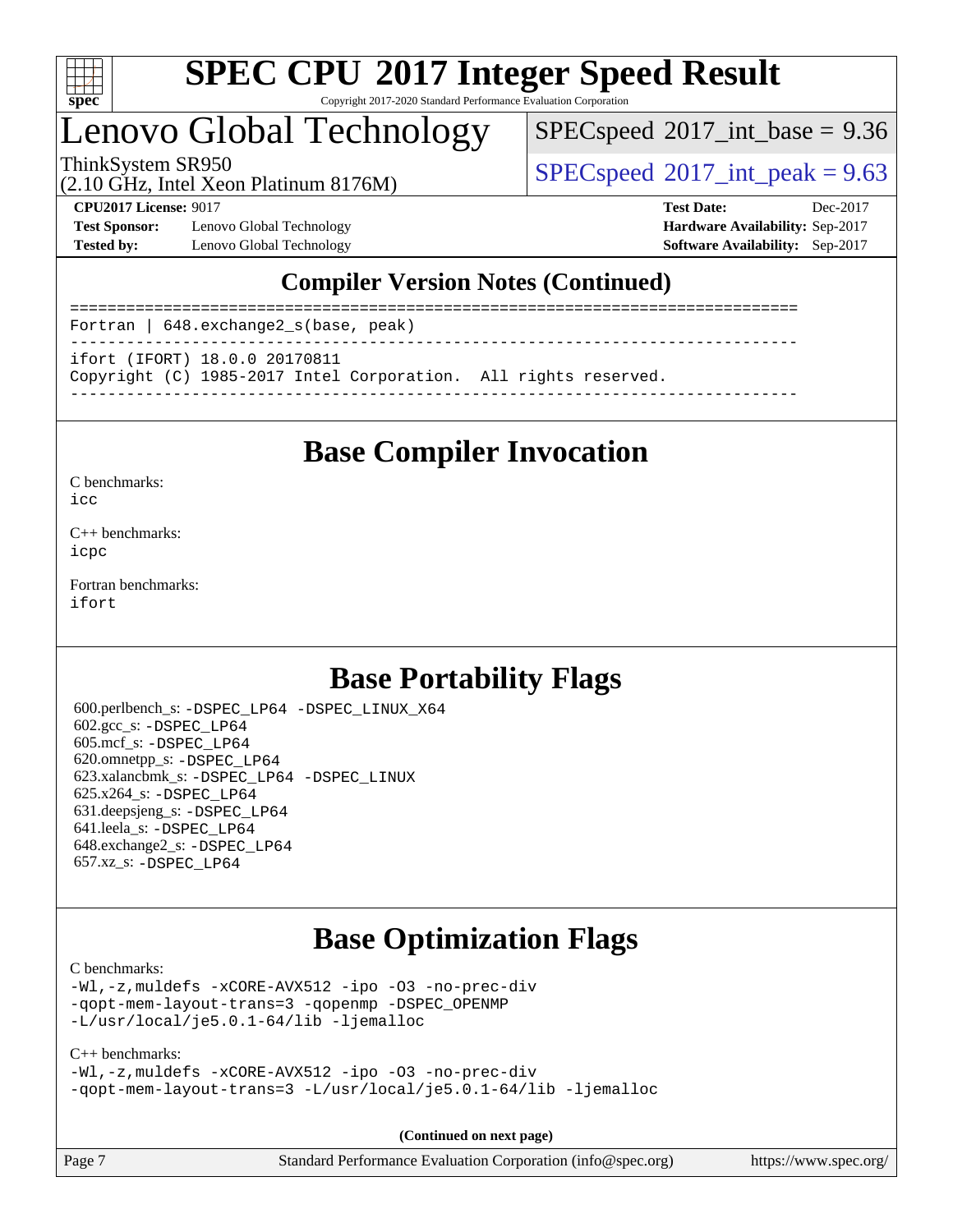

# Lenovo Global Technology

(2.10 GHz, Intel Xeon Platinum 8176M)

 $SPECspeed^{\circ}2017\_int\_base = 9.36$  $SPECspeed^{\circ}2017\_int\_base = 9.36$ 

ThinkSystem SR950<br>  $SPECspeed^{\circ}2017$  $SPECspeed^{\circ}2017$ \_int\_peak = 9.63

**[Test Sponsor:](http://www.spec.org/auto/cpu2017/Docs/result-fields.html#TestSponsor)** Lenovo Global Technology **[Hardware Availability:](http://www.spec.org/auto/cpu2017/Docs/result-fields.html#HardwareAvailability)** Sep-2017 **[Tested by:](http://www.spec.org/auto/cpu2017/Docs/result-fields.html#Testedby)** Lenovo Global Technology **[Software Availability:](http://www.spec.org/auto/cpu2017/Docs/result-fields.html#SoftwareAvailability)** Sep-2017

**[CPU2017 License:](http://www.spec.org/auto/cpu2017/Docs/result-fields.html#CPU2017License)** 9017 **[Test Date:](http://www.spec.org/auto/cpu2017/Docs/result-fields.html#TestDate)** Dec-2017

# **[Base Optimization Flags \(Continued\)](http://www.spec.org/auto/cpu2017/Docs/result-fields.html#BaseOptimizationFlags)**

[Fortran benchmarks](http://www.spec.org/auto/cpu2017/Docs/result-fields.html#Fortranbenchmarks):

[-Wl,-z,muldefs](http://www.spec.org/cpu2017/results/res2018q1/cpu2017-20171223-01955.flags.html#user_FCbase_link_force_multiple1_b4cbdb97b34bdee9ceefcfe54f4c8ea74255f0b02a4b23e853cdb0e18eb4525ac79b5a88067c842dd0ee6996c24547a27a4b99331201badda8798ef8a743f577) [-xCORE-AVX512](http://www.spec.org/cpu2017/results/res2018q1/cpu2017-20171223-01955.flags.html#user_FCbase_f-xCORE-AVX512) [-ipo](http://www.spec.org/cpu2017/results/res2018q1/cpu2017-20171223-01955.flags.html#user_FCbase_f-ipo) [-O3](http://www.spec.org/cpu2017/results/res2018q1/cpu2017-20171223-01955.flags.html#user_FCbase_f-O3) [-no-prec-div](http://www.spec.org/cpu2017/results/res2018q1/cpu2017-20171223-01955.flags.html#user_FCbase_f-no-prec-div) [-qopt-mem-layout-trans=3](http://www.spec.org/cpu2017/results/res2018q1/cpu2017-20171223-01955.flags.html#user_FCbase_f-qopt-mem-layout-trans_de80db37974c74b1f0e20d883f0b675c88c3b01e9d123adea9b28688d64333345fb62bc4a798493513fdb68f60282f9a726aa07f478b2f7113531aecce732043) [-nostandard-realloc-lhs](http://www.spec.org/cpu2017/results/res2018q1/cpu2017-20171223-01955.flags.html#user_FCbase_f_2003_std_realloc_82b4557e90729c0f113870c07e44d33d6f5a304b4f63d4c15d2d0f1fab99f5daaed73bdb9275d9ae411527f28b936061aa8b9c8f2d63842963b95c9dd6426b8a) [-align array32byte](http://www.spec.org/cpu2017/results/res2018q1/cpu2017-20171223-01955.flags.html#user_FCbase_align_array32byte_b982fe038af199962ba9a80c053b8342c548c85b40b8e86eb3cc33dee0d7986a4af373ac2d51c3f7cf710a18d62fdce2948f201cd044323541f22fc0fffc51b6) [-L/usr/local/je5.0.1-64/lib](http://www.spec.org/cpu2017/results/res2018q1/cpu2017-20171223-01955.flags.html#user_FCbase_jemalloc_link_path64_4b10a636b7bce113509b17f3bd0d6226c5fb2346b9178c2d0232c14f04ab830f976640479e5c33dc2bcbbdad86ecfb6634cbbd4418746f06f368b512fced5394) [-ljemalloc](http://www.spec.org/cpu2017/results/res2018q1/cpu2017-20171223-01955.flags.html#user_FCbase_jemalloc_link_lib_d1249b907c500fa1c0672f44f562e3d0f79738ae9e3c4a9c376d49f265a04b9c99b167ecedbf6711b3085be911c67ff61f150a17b3472be731631ba4d0471706)

### **[Base Other Flags](http://www.spec.org/auto/cpu2017/Docs/result-fields.html#BaseOtherFlags)**

[C benchmarks](http://www.spec.org/auto/cpu2017/Docs/result-fields.html#Cbenchmarks):

 $-m64 - std= c11$  $-m64 - std= c11$ 

[C++ benchmarks:](http://www.spec.org/auto/cpu2017/Docs/result-fields.html#CXXbenchmarks) [-m64](http://www.spec.org/cpu2017/results/res2018q1/cpu2017-20171223-01955.flags.html#user_CXXbase_intel_intel64_18.0_af43caccfc8ded86e7699f2159af6efc7655f51387b94da716254467f3c01020a5059329e2569e4053f409e7c9202a7efc638f7a6d1ffb3f52dea4a3e31d82ab)

[Fortran benchmarks](http://www.spec.org/auto/cpu2017/Docs/result-fields.html#Fortranbenchmarks):  $-m64$ 

## **[Peak Compiler Invocation](http://www.spec.org/auto/cpu2017/Docs/result-fields.html#PeakCompilerInvocation)**

[C benchmarks](http://www.spec.org/auto/cpu2017/Docs/result-fields.html#Cbenchmarks): [icc](http://www.spec.org/cpu2017/results/res2018q1/cpu2017-20171223-01955.flags.html#user_CCpeak_intel_icc_18.0_66fc1ee009f7361af1fbd72ca7dcefbb700085f36577c54f309893dd4ec40d12360134090235512931783d35fd58c0460139e722d5067c5574d8eaf2b3e37e92)

[C++ benchmarks:](http://www.spec.org/auto/cpu2017/Docs/result-fields.html#CXXbenchmarks) [icpc](http://www.spec.org/cpu2017/results/res2018q1/cpu2017-20171223-01955.flags.html#user_CXXpeak_intel_icpc_18.0_c510b6838c7f56d33e37e94d029a35b4a7bccf4766a728ee175e80a419847e808290a9b78be685c44ab727ea267ec2f070ec5dc83b407c0218cded6866a35d07)

[Fortran benchmarks](http://www.spec.org/auto/cpu2017/Docs/result-fields.html#Fortranbenchmarks): [ifort](http://www.spec.org/cpu2017/results/res2018q1/cpu2017-20171223-01955.flags.html#user_FCpeak_intel_ifort_18.0_8111460550e3ca792625aed983ce982f94888b8b503583aa7ba2b8303487b4d8a21a13e7191a45c5fd58ff318f48f9492884d4413fa793fd88dd292cad7027ca)

# **[Peak Portability Flags](http://www.spec.org/auto/cpu2017/Docs/result-fields.html#PeakPortabilityFlags)**

 600.perlbench\_s: [-DSPEC\\_LP64](http://www.spec.org/cpu2017/results/res2018q1/cpu2017-20171223-01955.flags.html#b600.perlbench_s_peakPORTABILITY_DSPEC_LP64) [-DSPEC\\_LINUX\\_X64](http://www.spec.org/cpu2017/results/res2018q1/cpu2017-20171223-01955.flags.html#b600.perlbench_s_peakCPORTABILITY_DSPEC_LINUX_X64) 602.gcc\_s: [-DSPEC\\_LP64](http://www.spec.org/cpu2017/results/res2018q1/cpu2017-20171223-01955.flags.html#suite_peakPORTABILITY602_gcc_s_DSPEC_LP64) 605.mcf\_s: [-DSPEC\\_LP64](http://www.spec.org/cpu2017/results/res2018q1/cpu2017-20171223-01955.flags.html#suite_peakPORTABILITY605_mcf_s_DSPEC_LP64) 620.omnetpp\_s: [-DSPEC\\_LP64](http://www.spec.org/cpu2017/results/res2018q1/cpu2017-20171223-01955.flags.html#suite_peakPORTABILITY620_omnetpp_s_DSPEC_LP64) 623.xalancbmk\_s: [-D\\_FILE\\_OFFSET\\_BITS=64](http://www.spec.org/cpu2017/results/res2018q1/cpu2017-20171223-01955.flags.html#user_peakPORTABILITY623_xalancbmk_s_file_offset_bits_64_5ae949a99b284ddf4e95728d47cb0843d81b2eb0e18bdfe74bbf0f61d0b064f4bda2f10ea5eb90e1dcab0e84dbc592acfc5018bc955c18609f94ddb8d550002c) [-DSPEC\\_LINUX](http://www.spec.org/cpu2017/results/res2018q1/cpu2017-20171223-01955.flags.html#b623.xalancbmk_s_peakCXXPORTABILITY_DSPEC_LINUX) 625.x264\_s: [-DSPEC\\_LP64](http://www.spec.org/cpu2017/results/res2018q1/cpu2017-20171223-01955.flags.html#suite_peakPORTABILITY625_x264_s_DSPEC_LP64) 631.deepsjeng\_s: [-DSPEC\\_LP64](http://www.spec.org/cpu2017/results/res2018q1/cpu2017-20171223-01955.flags.html#suite_peakPORTABILITY631_deepsjeng_s_DSPEC_LP64) 641.leela\_s: [-DSPEC\\_LP64](http://www.spec.org/cpu2017/results/res2018q1/cpu2017-20171223-01955.flags.html#suite_peakPORTABILITY641_leela_s_DSPEC_LP64)

**(Continued on next page)**

Page 8 Standard Performance Evaluation Corporation [\(info@spec.org\)](mailto:info@spec.org) <https://www.spec.org/>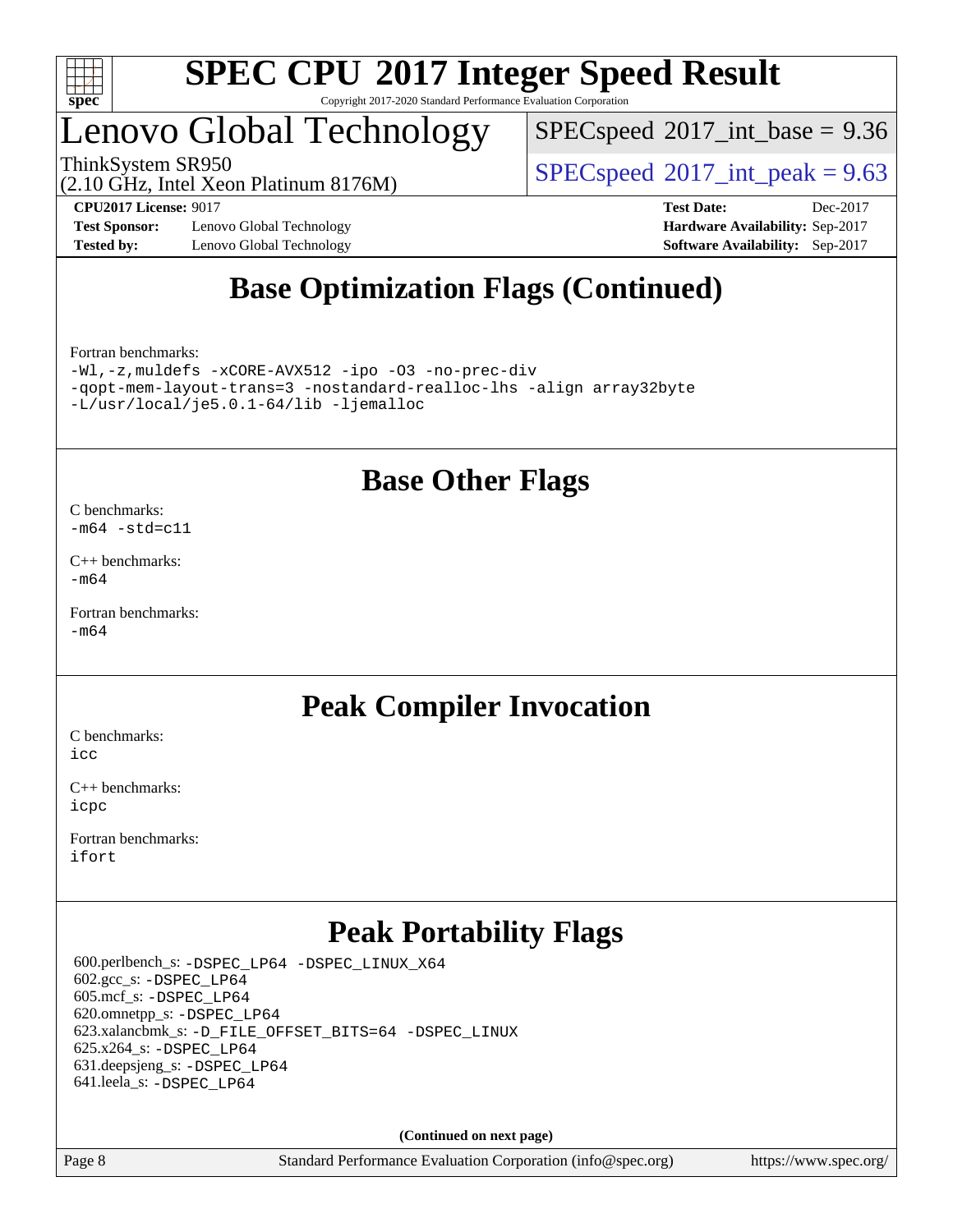

# Lenovo Global Technology

 $SPECspeed^{\circledcirc}2017\_int\_base = 9.36$  $SPECspeed^{\circledcirc}2017\_int\_base = 9.36$ 

ThinkSystem SR950<br>  $SPECspeed^{\circ}2017$  $SPECspeed^{\circ}2017$ \_int\_peak = 9.63

(2.10 GHz, Intel Xeon Platinum 8176M)

**[Test Sponsor:](http://www.spec.org/auto/cpu2017/Docs/result-fields.html#TestSponsor)** Lenovo Global Technology **[Hardware Availability:](http://www.spec.org/auto/cpu2017/Docs/result-fields.html#HardwareAvailability)** Sep-2017 **[Tested by:](http://www.spec.org/auto/cpu2017/Docs/result-fields.html#Testedby)** Lenovo Global Technology **[Software Availability:](http://www.spec.org/auto/cpu2017/Docs/result-fields.html#SoftwareAvailability)** Sep-2017

**[CPU2017 License:](http://www.spec.org/auto/cpu2017/Docs/result-fields.html#CPU2017License)** 9017 **[Test Date:](http://www.spec.org/auto/cpu2017/Docs/result-fields.html#TestDate)** Dec-2017

# **[Peak Portability Flags \(Continued\)](http://www.spec.org/auto/cpu2017/Docs/result-fields.html#PeakPortabilityFlags)**

 648.exchange2\_s: [-DSPEC\\_LP64](http://www.spec.org/cpu2017/results/res2018q1/cpu2017-20171223-01955.flags.html#suite_peakPORTABILITY648_exchange2_s_DSPEC_LP64) 657.xz\_s: [-DSPEC\\_LP64](http://www.spec.org/cpu2017/results/res2018q1/cpu2017-20171223-01955.flags.html#suite_peakPORTABILITY657_xz_s_DSPEC_LP64)

### **[Peak Optimization Flags](http://www.spec.org/auto/cpu2017/Docs/result-fields.html#PeakOptimizationFlags)**

[C benchmarks](http://www.spec.org/auto/cpu2017/Docs/result-fields.html#Cbenchmarks):

 600.perlbench\_s: [-Wl,-z,muldefs](http://www.spec.org/cpu2017/results/res2018q1/cpu2017-20171223-01955.flags.html#user_peakEXTRA_LDFLAGS600_perlbench_s_link_force_multiple1_b4cbdb97b34bdee9ceefcfe54f4c8ea74255f0b02a4b23e853cdb0e18eb4525ac79b5a88067c842dd0ee6996c24547a27a4b99331201badda8798ef8a743f577) [-prof-gen](http://www.spec.org/cpu2017/results/res2018q1/cpu2017-20171223-01955.flags.html#user_peakPASS1_CFLAGSPASS1_LDFLAGS600_perlbench_s_prof_gen_5aa4926d6013ddb2a31985c654b3eb18169fc0c6952a63635c234f711e6e63dd76e94ad52365559451ec499a2cdb89e4dc58ba4c67ef54ca681ffbe1461d6b36)(pass 1) [-prof-use](http://www.spec.org/cpu2017/results/res2018q1/cpu2017-20171223-01955.flags.html#user_peakPASS2_CFLAGSPASS2_LDFLAGS600_perlbench_s_prof_use_1a21ceae95f36a2b53c25747139a6c16ca95bd9def2a207b4f0849963b97e94f5260e30a0c64f4bb623698870e679ca08317ef8150905d41bd88c6f78df73f19)(pass 2) [-O2](http://www.spec.org/cpu2017/results/res2018q1/cpu2017-20171223-01955.flags.html#user_peakPASS1_COPTIMIZE600_perlbench_s_f-O2) [-xCORE-AVX512](http://www.spec.org/cpu2017/results/res2018q1/cpu2017-20171223-01955.flags.html#user_peakPASS2_COPTIMIZE600_perlbench_s_f-xCORE-AVX512) [-qopt-mem-layout-trans=3](http://www.spec.org/cpu2017/results/res2018q1/cpu2017-20171223-01955.flags.html#user_peakPASS1_COPTIMIZEPASS2_COPTIMIZE600_perlbench_s_f-qopt-mem-layout-trans_de80db37974c74b1f0e20d883f0b675c88c3b01e9d123adea9b28688d64333345fb62bc4a798493513fdb68f60282f9a726aa07f478b2f7113531aecce732043) [-ipo](http://www.spec.org/cpu2017/results/res2018q1/cpu2017-20171223-01955.flags.html#user_peakPASS2_COPTIMIZE600_perlbench_s_f-ipo) [-O3](http://www.spec.org/cpu2017/results/res2018q1/cpu2017-20171223-01955.flags.html#user_peakPASS2_COPTIMIZE600_perlbench_s_f-O3) [-no-prec-div](http://www.spec.org/cpu2017/results/res2018q1/cpu2017-20171223-01955.flags.html#user_peakPASS2_COPTIMIZE600_perlbench_s_f-no-prec-div) [-DSPEC\\_SUPPRESS\\_OPENMP](http://www.spec.org/cpu2017/results/res2018q1/cpu2017-20171223-01955.flags.html#suite_peakPASS1_COPTIMIZE600_perlbench_s_DSPEC_SUPPRESS_OPENMP) [-qopenmp](http://www.spec.org/cpu2017/results/res2018q1/cpu2017-20171223-01955.flags.html#user_peakPASS2_COPTIMIZE600_perlbench_s_qopenmp_16be0c44f24f464004c6784a7acb94aca937f053568ce72f94b139a11c7c168634a55f6653758ddd83bcf7b8463e8028bb0b48b77bcddc6b78d5d95bb1df2967) [-DSPEC\\_OPENMP](http://www.spec.org/cpu2017/results/res2018q1/cpu2017-20171223-01955.flags.html#suite_peakPASS2_COPTIMIZE600_perlbench_s_DSPEC_OPENMP) [-fno-strict-overflow](http://www.spec.org/cpu2017/results/res2018q1/cpu2017-20171223-01955.flags.html#user_peakEXTRA_OPTIMIZE600_perlbench_s_f-fno-strict-overflow) [-L/usr/local/je5.0.1-64/lib](http://www.spec.org/cpu2017/results/res2018q1/cpu2017-20171223-01955.flags.html#user_peakEXTRA_LIBS600_perlbench_s_jemalloc_link_path64_4b10a636b7bce113509b17f3bd0d6226c5fb2346b9178c2d0232c14f04ab830f976640479e5c33dc2bcbbdad86ecfb6634cbbd4418746f06f368b512fced5394) [-ljemalloc](http://www.spec.org/cpu2017/results/res2018q1/cpu2017-20171223-01955.flags.html#user_peakEXTRA_LIBS600_perlbench_s_jemalloc_link_lib_d1249b907c500fa1c0672f44f562e3d0f79738ae9e3c4a9c376d49f265a04b9c99b167ecedbf6711b3085be911c67ff61f150a17b3472be731631ba4d0471706)

```
 602.gcc_s: -Wl,-z,muldefs -prof-gen(pass 1) -prof-use(pass 2) -O2
-xCORE-AVX512 -qopt-mem-layout-trans=3 -ipo -O3
-no-prec-div -DSPEC_SUPPRESS_OPENMP -qopenmp
-DSPEC_OPENMP -L/usr/local/je5.0.1-64/lib -ljemalloc
```
 605.mcf\_s: [-Wl,-z,muldefs](http://www.spec.org/cpu2017/results/res2018q1/cpu2017-20171223-01955.flags.html#user_peakEXTRA_LDFLAGS605_mcf_s_link_force_multiple1_b4cbdb97b34bdee9ceefcfe54f4c8ea74255f0b02a4b23e853cdb0e18eb4525ac79b5a88067c842dd0ee6996c24547a27a4b99331201badda8798ef8a743f577) [-prof-gen](http://www.spec.org/cpu2017/results/res2018q1/cpu2017-20171223-01955.flags.html#user_peakPASS1_CFLAGSPASS1_LDFLAGS605_mcf_s_prof_gen_5aa4926d6013ddb2a31985c654b3eb18169fc0c6952a63635c234f711e6e63dd76e94ad52365559451ec499a2cdb89e4dc58ba4c67ef54ca681ffbe1461d6b36)(pass 1) [-prof-use](http://www.spec.org/cpu2017/results/res2018q1/cpu2017-20171223-01955.flags.html#user_peakPASS2_CFLAGSPASS2_LDFLAGS605_mcf_s_prof_use_1a21ceae95f36a2b53c25747139a6c16ca95bd9def2a207b4f0849963b97e94f5260e30a0c64f4bb623698870e679ca08317ef8150905d41bd88c6f78df73f19)(pass 2) [-ipo](http://www.spec.org/cpu2017/results/res2018q1/cpu2017-20171223-01955.flags.html#user_peakPASS1_COPTIMIZEPASS2_COPTIMIZE605_mcf_s_f-ipo) [-xCORE-AVX512](http://www.spec.org/cpu2017/results/res2018q1/cpu2017-20171223-01955.flags.html#user_peakPASS2_COPTIMIZE605_mcf_s_f-xCORE-AVX512) [-O3](http://www.spec.org/cpu2017/results/res2018q1/cpu2017-20171223-01955.flags.html#user_peakPASS1_COPTIMIZEPASS2_COPTIMIZE605_mcf_s_f-O3) [-no-prec-div](http://www.spec.org/cpu2017/results/res2018q1/cpu2017-20171223-01955.flags.html#user_peakPASS1_COPTIMIZEPASS2_COPTIMIZE605_mcf_s_f-no-prec-div) [-qopt-mem-layout-trans=3](http://www.spec.org/cpu2017/results/res2018q1/cpu2017-20171223-01955.flags.html#user_peakPASS1_COPTIMIZEPASS2_COPTIMIZE605_mcf_s_f-qopt-mem-layout-trans_de80db37974c74b1f0e20d883f0b675c88c3b01e9d123adea9b28688d64333345fb62bc4a798493513fdb68f60282f9a726aa07f478b2f7113531aecce732043) [-DSPEC\\_SUPPRESS\\_OPENMP](http://www.spec.org/cpu2017/results/res2018q1/cpu2017-20171223-01955.flags.html#suite_peakPASS1_COPTIMIZE605_mcf_s_DSPEC_SUPPRESS_OPENMP) [-qopenmp](http://www.spec.org/cpu2017/results/res2018q1/cpu2017-20171223-01955.flags.html#user_peakPASS2_COPTIMIZE605_mcf_s_qopenmp_16be0c44f24f464004c6784a7acb94aca937f053568ce72f94b139a11c7c168634a55f6653758ddd83bcf7b8463e8028bb0b48b77bcddc6b78d5d95bb1df2967) [-DSPEC\\_OPENMP](http://www.spec.org/cpu2017/results/res2018q1/cpu2017-20171223-01955.flags.html#suite_peakPASS2_COPTIMIZE605_mcf_s_DSPEC_OPENMP) [-L/usr/local/je5.0.1-64/lib](http://www.spec.org/cpu2017/results/res2018q1/cpu2017-20171223-01955.flags.html#user_peakEXTRA_LIBS605_mcf_s_jemalloc_link_path64_4b10a636b7bce113509b17f3bd0d6226c5fb2346b9178c2d0232c14f04ab830f976640479e5c33dc2bcbbdad86ecfb6634cbbd4418746f06f368b512fced5394) [-ljemalloc](http://www.spec.org/cpu2017/results/res2018q1/cpu2017-20171223-01955.flags.html#user_peakEXTRA_LIBS605_mcf_s_jemalloc_link_lib_d1249b907c500fa1c0672f44f562e3d0f79738ae9e3c4a9c376d49f265a04b9c99b167ecedbf6711b3085be911c67ff61f150a17b3472be731631ba4d0471706)

 625.x264\_s: [-Wl,-z,muldefs](http://www.spec.org/cpu2017/results/res2018q1/cpu2017-20171223-01955.flags.html#user_peakEXTRA_LDFLAGS625_x264_s_link_force_multiple1_b4cbdb97b34bdee9ceefcfe54f4c8ea74255f0b02a4b23e853cdb0e18eb4525ac79b5a88067c842dd0ee6996c24547a27a4b99331201badda8798ef8a743f577) [-xCORE-AVX512](http://www.spec.org/cpu2017/results/res2018q1/cpu2017-20171223-01955.flags.html#user_peakCOPTIMIZE625_x264_s_f-xCORE-AVX512) [-ipo](http://www.spec.org/cpu2017/results/res2018q1/cpu2017-20171223-01955.flags.html#user_peakCOPTIMIZE625_x264_s_f-ipo) [-O3](http://www.spec.org/cpu2017/results/res2018q1/cpu2017-20171223-01955.flags.html#user_peakCOPTIMIZE625_x264_s_f-O3) [-no-prec-div](http://www.spec.org/cpu2017/results/res2018q1/cpu2017-20171223-01955.flags.html#user_peakCOPTIMIZE625_x264_s_f-no-prec-div) [-qopt-mem-layout-trans=3](http://www.spec.org/cpu2017/results/res2018q1/cpu2017-20171223-01955.flags.html#user_peakCOPTIMIZE625_x264_s_f-qopt-mem-layout-trans_de80db37974c74b1f0e20d883f0b675c88c3b01e9d123adea9b28688d64333345fb62bc4a798493513fdb68f60282f9a726aa07f478b2f7113531aecce732043) [-qopenmp](http://www.spec.org/cpu2017/results/res2018q1/cpu2017-20171223-01955.flags.html#user_peakCOPTIMIZE625_x264_s_qopenmp_16be0c44f24f464004c6784a7acb94aca937f053568ce72f94b139a11c7c168634a55f6653758ddd83bcf7b8463e8028bb0b48b77bcddc6b78d5d95bb1df2967) [-DSPEC\\_OPENMP](http://www.spec.org/cpu2017/results/res2018q1/cpu2017-20171223-01955.flags.html#suite_peakCOPTIMIZE625_x264_s_DSPEC_OPENMP) [-L/usr/local/je5.0.1-64/lib](http://www.spec.org/cpu2017/results/res2018q1/cpu2017-20171223-01955.flags.html#user_peakEXTRA_LIBS625_x264_s_jemalloc_link_path64_4b10a636b7bce113509b17f3bd0d6226c5fb2346b9178c2d0232c14f04ab830f976640479e5c33dc2bcbbdad86ecfb6634cbbd4418746f06f368b512fced5394) [-ljemalloc](http://www.spec.org/cpu2017/results/res2018q1/cpu2017-20171223-01955.flags.html#user_peakEXTRA_LIBS625_x264_s_jemalloc_link_lib_d1249b907c500fa1c0672f44f562e3d0f79738ae9e3c4a9c376d49f265a04b9c99b167ecedbf6711b3085be911c67ff61f150a17b3472be731631ba4d0471706)

657.xz\_s: Same as 602.gcc\_s

[C++ benchmarks:](http://www.spec.org/auto/cpu2017/Docs/result-fields.html#CXXbenchmarks)

 620.omnetpp\_s: [-Wl,-z,muldefs](http://www.spec.org/cpu2017/results/res2018q1/cpu2017-20171223-01955.flags.html#user_peakEXTRA_LDFLAGS620_omnetpp_s_link_force_multiple1_b4cbdb97b34bdee9ceefcfe54f4c8ea74255f0b02a4b23e853cdb0e18eb4525ac79b5a88067c842dd0ee6996c24547a27a4b99331201badda8798ef8a743f577) [-prof-gen](http://www.spec.org/cpu2017/results/res2018q1/cpu2017-20171223-01955.flags.html#user_peakPASS1_CXXFLAGSPASS1_LDFLAGS620_omnetpp_s_prof_gen_5aa4926d6013ddb2a31985c654b3eb18169fc0c6952a63635c234f711e6e63dd76e94ad52365559451ec499a2cdb89e4dc58ba4c67ef54ca681ffbe1461d6b36)(pass 1) [-prof-use](http://www.spec.org/cpu2017/results/res2018q1/cpu2017-20171223-01955.flags.html#user_peakPASS2_CXXFLAGSPASS2_LDFLAGS620_omnetpp_s_prof_use_1a21ceae95f36a2b53c25747139a6c16ca95bd9def2a207b4f0849963b97e94f5260e30a0c64f4bb623698870e679ca08317ef8150905d41bd88c6f78df73f19)(pass 2) [-ipo](http://www.spec.org/cpu2017/results/res2018q1/cpu2017-20171223-01955.flags.html#user_peakPASS1_CXXOPTIMIZEPASS2_CXXOPTIMIZE620_omnetpp_s_f-ipo) [-xCORE-AVX512](http://www.spec.org/cpu2017/results/res2018q1/cpu2017-20171223-01955.flags.html#user_peakPASS2_CXXOPTIMIZE620_omnetpp_s_f-xCORE-AVX512) [-O3](http://www.spec.org/cpu2017/results/res2018q1/cpu2017-20171223-01955.flags.html#user_peakPASS1_CXXOPTIMIZEPASS2_CXXOPTIMIZE620_omnetpp_s_f-O3) [-no-prec-div](http://www.spec.org/cpu2017/results/res2018q1/cpu2017-20171223-01955.flags.html#user_peakPASS1_CXXOPTIMIZEPASS2_CXXOPTIMIZE620_omnetpp_s_f-no-prec-div) [-qopt-mem-layout-trans=3](http://www.spec.org/cpu2017/results/res2018q1/cpu2017-20171223-01955.flags.html#user_peakPASS1_CXXOPTIMIZEPASS2_CXXOPTIMIZE620_omnetpp_s_f-qopt-mem-layout-trans_de80db37974c74b1f0e20d883f0b675c88c3b01e9d123adea9b28688d64333345fb62bc4a798493513fdb68f60282f9a726aa07f478b2f7113531aecce732043) [-DSPEC\\_SUPPRESS\\_OPENMP](http://www.spec.org/cpu2017/results/res2018q1/cpu2017-20171223-01955.flags.html#suite_peakPASS1_CXXOPTIMIZE620_omnetpp_s_DSPEC_SUPPRESS_OPENMP) [-qopenmp](http://www.spec.org/cpu2017/results/res2018q1/cpu2017-20171223-01955.flags.html#user_peakPASS2_CXXOPTIMIZE620_omnetpp_s_qopenmp_16be0c44f24f464004c6784a7acb94aca937f053568ce72f94b139a11c7c168634a55f6653758ddd83bcf7b8463e8028bb0b48b77bcddc6b78d5d95bb1df2967) [-DSPEC\\_OPENMP](http://www.spec.org/cpu2017/results/res2018q1/cpu2017-20171223-01955.flags.html#suite_peakPASS2_CXXOPTIMIZE620_omnetpp_s_DSPEC_OPENMP) [-L/usr/local/je5.0.1-64/lib](http://www.spec.org/cpu2017/results/res2018q1/cpu2017-20171223-01955.flags.html#user_peakEXTRA_LIBS620_omnetpp_s_jemalloc_link_path64_4b10a636b7bce113509b17f3bd0d6226c5fb2346b9178c2d0232c14f04ab830f976640479e5c33dc2bcbbdad86ecfb6634cbbd4418746f06f368b512fced5394) [-ljemalloc](http://www.spec.org/cpu2017/results/res2018q1/cpu2017-20171223-01955.flags.html#user_peakEXTRA_LIBS620_omnetpp_s_jemalloc_link_lib_d1249b907c500fa1c0672f44f562e3d0f79738ae9e3c4a9c376d49f265a04b9c99b167ecedbf6711b3085be911c67ff61f150a17b3472be731631ba4d0471706)

 623.xalancbmk\_s: [-L/opt/intel/compilers\\_and\\_libraries\\_2018/linux/lib/ia32](http://www.spec.org/cpu2017/results/res2018q1/cpu2017-20171223-01955.flags.html#user_peakCXXLD623_xalancbmk_s_Enable-32bit-runtime_af243bdb1d79e4c7a4f720bf8275e627de2ecd461de63307bc14cef0633fde3cd7bb2facb32dcc8be9566045fb55d40ce2b72b725f73827aa7833441b71b9343) [-Wl,-z,muldefs](http://www.spec.org/cpu2017/results/res2018q1/cpu2017-20171223-01955.flags.html#user_peakEXTRA_LDFLAGS623_xalancbmk_s_link_force_multiple1_b4cbdb97b34bdee9ceefcfe54f4c8ea74255f0b02a4b23e853cdb0e18eb4525ac79b5a88067c842dd0ee6996c24547a27a4b99331201badda8798ef8a743f577) [-prof-gen](http://www.spec.org/cpu2017/results/res2018q1/cpu2017-20171223-01955.flags.html#user_peakPASS1_CXXFLAGSPASS1_LDFLAGS623_xalancbmk_s_prof_gen_5aa4926d6013ddb2a31985c654b3eb18169fc0c6952a63635c234f711e6e63dd76e94ad52365559451ec499a2cdb89e4dc58ba4c67ef54ca681ffbe1461d6b36)(pass 1) [-prof-use](http://www.spec.org/cpu2017/results/res2018q1/cpu2017-20171223-01955.flags.html#user_peakPASS2_CXXFLAGSPASS2_LDFLAGS623_xalancbmk_s_prof_use_1a21ceae95f36a2b53c25747139a6c16ca95bd9def2a207b4f0849963b97e94f5260e30a0c64f4bb623698870e679ca08317ef8150905d41bd88c6f78df73f19)(pass 2) [-ipo](http://www.spec.org/cpu2017/results/res2018q1/cpu2017-20171223-01955.flags.html#user_peakPASS1_CXXOPTIMIZEPASS2_CXXOPTIMIZE623_xalancbmk_s_f-ipo) [-xCORE-AVX512](http://www.spec.org/cpu2017/results/res2018q1/cpu2017-20171223-01955.flags.html#user_peakPASS2_CXXOPTIMIZE623_xalancbmk_s_f-xCORE-AVX512) [-O3](http://www.spec.org/cpu2017/results/res2018q1/cpu2017-20171223-01955.flags.html#user_peakPASS1_CXXOPTIMIZEPASS2_CXXOPTIMIZE623_xalancbmk_s_f-O3) [-no-prec-div](http://www.spec.org/cpu2017/results/res2018q1/cpu2017-20171223-01955.flags.html#user_peakPASS1_CXXOPTIMIZEPASS2_CXXOPTIMIZE623_xalancbmk_s_f-no-prec-div) [-qopt-mem-layout-trans=3](http://www.spec.org/cpu2017/results/res2018q1/cpu2017-20171223-01955.flags.html#user_peakPASS1_CXXOPTIMIZEPASS2_CXXOPTIMIZE623_xalancbmk_s_f-qopt-mem-layout-trans_de80db37974c74b1f0e20d883f0b675c88c3b01e9d123adea9b28688d64333345fb62bc4a798493513fdb68f60282f9a726aa07f478b2f7113531aecce732043) [-DSPEC\\_SUPPRESS\\_OPENMP](http://www.spec.org/cpu2017/results/res2018q1/cpu2017-20171223-01955.flags.html#suite_peakPASS1_CXXOPTIMIZE623_xalancbmk_s_DSPEC_SUPPRESS_OPENMP) [-qopenmp](http://www.spec.org/cpu2017/results/res2018q1/cpu2017-20171223-01955.flags.html#user_peakPASS2_CXXOPTIMIZE623_xalancbmk_s_qopenmp_16be0c44f24f464004c6784a7acb94aca937f053568ce72f94b139a11c7c168634a55f6653758ddd83bcf7b8463e8028bb0b48b77bcddc6b78d5d95bb1df2967) [-DSPEC\\_OPENMP](http://www.spec.org/cpu2017/results/res2018q1/cpu2017-20171223-01955.flags.html#suite_peakPASS2_CXXOPTIMIZE623_xalancbmk_s_DSPEC_OPENMP) [-L/usr/local/je5.0.1-32/lib](http://www.spec.org/cpu2017/results/res2018q1/cpu2017-20171223-01955.flags.html#user_peakEXTRA_LIBS623_xalancbmk_s_jemalloc_link_path32_e29f22e8e6c17053bbc6a0971f5a9c01a601a06bb1a59df2084b77a2fe0a2995b64fd4256feaeea39eeba3aae142e96e2b2b0a28974019c0c0c88139a84f900a) [-ljemalloc](http://www.spec.org/cpu2017/results/res2018q1/cpu2017-20171223-01955.flags.html#user_peakEXTRA_LIBS623_xalancbmk_s_jemalloc_link_lib_d1249b907c500fa1c0672f44f562e3d0f79738ae9e3c4a9c376d49f265a04b9c99b167ecedbf6711b3085be911c67ff61f150a17b3472be731631ba4d0471706)

631.deepsjeng\_s: Same as 620.omnetpp\_s

**(Continued on next page)**